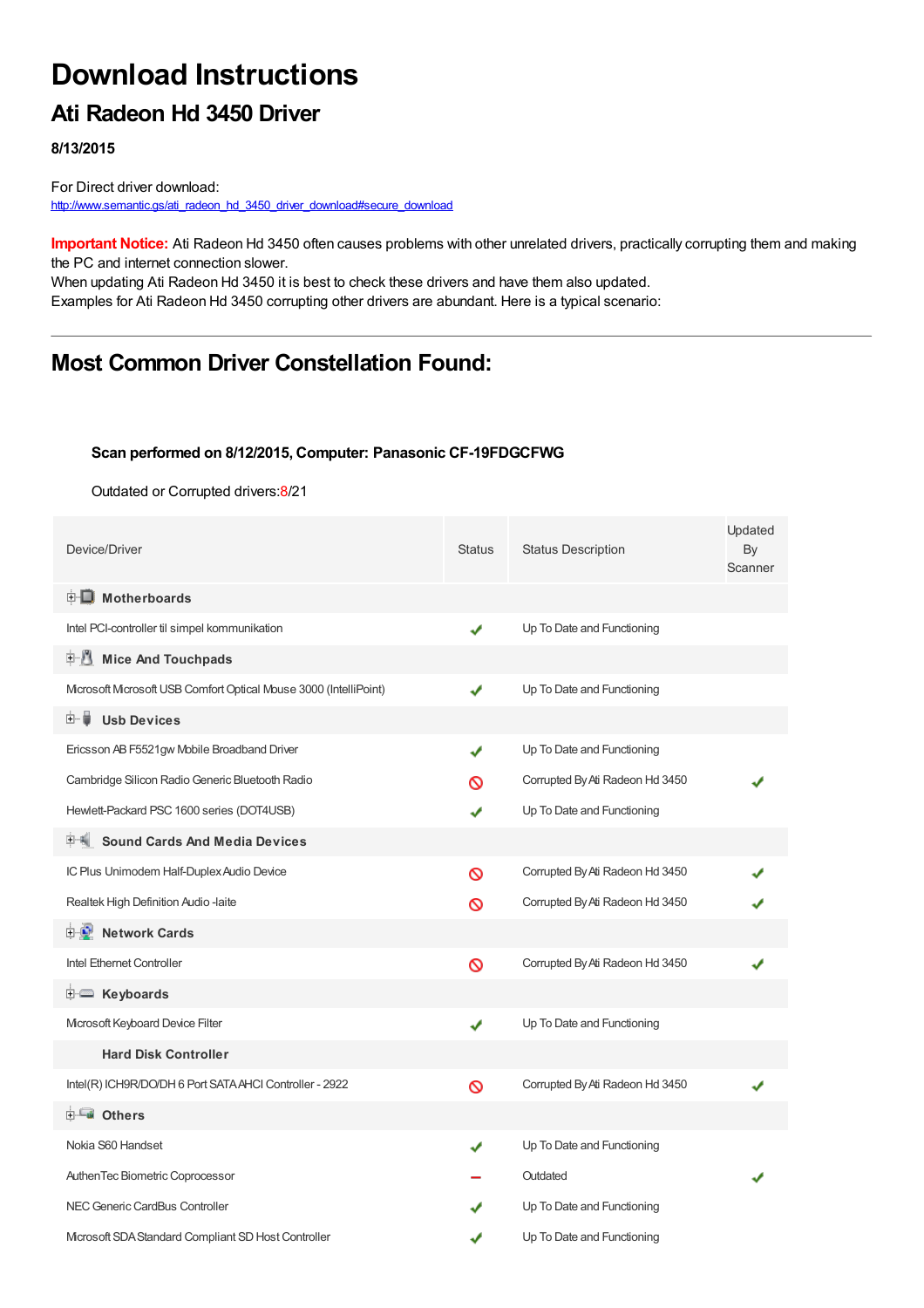| Western Digital WD SES Device USB Device      | J | Up To Date and Functioning      |  |
|-----------------------------------------------|---|---------------------------------|--|
| the Cameras, Webcams And Scanners             |   |                                 |  |
| Realtek Realtek USB2.0 PC Camera              |   | Outdated                        |  |
| <b>Dideo Cards</b>                            |   |                                 |  |
| NVIDIA NVIDIA GeForce FX 5200                 | ✔ | Up To Date and Functioning      |  |
| <b>E</b> Input Devices                        |   |                                 |  |
| Mcrosoft USB Human Interface Device           | ✔ | Up To Date and Functioning      |  |
| <b>E-1 Port Devices</b>                       |   |                                 |  |
| LGLGE Bluetooth TransPort (COM5)              | ᠗ | Corrupted By Ati Radeon Hd 3450 |  |
| $\blacksquare$ Monitors<br>中-                 |   |                                 |  |
| Sony Digital Flat Panel (1024x768)            |   | Up To Date and Functioning      |  |
| <b>E-5</b> Mobile Phones And Portable Devices |   |                                 |  |
| <b>Acer NOKIA</b>                             |   | Up To Date and Functioning      |  |

## **Ati Radeon Hd 3450 Driver Models:**

| <b>Driver Model</b>              | <b>Original Upload Last</b><br><b>Date</b> | <b>Modification</b> | <b>Driver File</b>                    | <b>File</b><br><b>Size</b> | <b>Most Compatible</b><br><b>Computer Model</b> | <b>Availabilty To</b><br><b>Scanner</b> |
|----------------------------------|--------------------------------------------|---------------------|---------------------------------------|----------------------------|-------------------------------------------------|-----------------------------------------|
| Ati Radeon Hd 3450<br>1.1449     | 11/19/2014                                 | 7/31/2015           | ati radeon hd 3450-<br>1.1449.exe     |                            | 151kb Sony SVE15138CGS,                         | ✔                                       |
| Ati Radeon Hd 3450<br>O73489     | 8/10/2014                                  | 8/5/2015            | ox-o73489.exe                         | 88kb                       | Sony VGN-NW250D,                                | ✔                                       |
| Ati Radeon Hd 3450<br>2.12861.1  | 12/3/2014                                  | 8/7/2015            | ati radeon hd 3450-<br>2.12861.1.exe  |                            | 131kb NEC PC-MY18XAZ35,                         | ✔                                       |
| Ati Radeon Hd 3450<br>20420      | 9/5/2014                                   | 8/4/2015            | oibx-20420.exe                        | 71kb                       | Sony PCG-GRX700,                                | ✔                                       |
| Ati Radeon Hd 3450<br>1.1341.17  | 10/6/2014                                  | 8/4/2015            | ati radeon hd 3450-<br>1.1341.17.exe  |                            | 214kb Fujitsu FM/D94G041,                       | ✔                                       |
| Ati Radeon Hd 3450<br>3271.17    | 9/28/2014                                  | 8/7/2015            | ati radeon hd 3450-<br>3271.17.exe    |                            | 186kb LG R580-U.ARD5WT,                         | ✔                                       |
| Ati Radeon Hd 3450<br>Y61.181.14 | 10/29/2014                                 | 8/2/2015            | ati radeon hd 3450-<br>y61.181.14.exe |                            | 159kb Lenovo 20131,                             | ✔                                       |
| Ati Radeon Hd 3450<br>3248       | 1/26/2015                                  | 8/2/2015            | ati_radeon_hd_3450-<br>3248.exe       |                            | 218kb HPHP510 Notebook PC,                      | ✔                                       |
| Ati Radeon Hd 3450<br>22.168     | 11/28/2014                                 | 8/6/2015            | ati radeon hd 3450-<br>22.168.exe     | 46kb                       | Sony VGN-UX1XN,                                 | ✔                                       |
| Ati Radeon Hd 3450<br>33686      | 8/6/2014                                   | 8/2/2015            | ati radeon hd 3450-<br>33686.exe      | 219kb                      | Compaq PE427A-ABU S7150UK<br>GB420,             | ✔                                       |
| Ati Radeon Hd 3450<br>22.11.19   | 2/3/2015                                   | 8/6/2015            | ati radeon hd 3450-<br>22.11.19.exe   | 99kb                       | LG LW20-13DT,                                   | ✔                                       |
| Ati Radeon Hd 3450<br>2236       | 9/27/2014                                  | 8/8/2015            | ati_radeon_hd_3450-<br>2236.exe       |                            | 166kb LGRB380-A.AFLGL,                          | ✔                                       |
| Ati Radeon Hd 3450<br>2.1201.17  | 10/15/2014                                 | 8/2/2015            | ati radeon hd 3450-<br>2.1201.17.exe  |                            | 153kb EMachines Emachines D525,                 | ✔                                       |
| Ati Radeon Hd 3450<br>62229      | 11/27/2014                                 | 8/2/2015            | ati radeon hd 3450-<br>62229.exe      |                            | 119kb Toshiba Satellite C50-A491,               | ✔                                       |
| Ati Radeon Hd 3450<br>R7262.19   | 10/25/2014                                 | 8/8/2015            | sftazoeil-r7262.19.exe                | 69kb                       | Lenovo 7360W78,                                 |                                         |
| Ati Radeon Hd 3450<br>2.102.107  | 10/21/2014                                 | 8/5/2015            | ati_radeon_hd_3450-<br>2.102.107.exe  | 124kb                      | IBM IBM System x3200 M2 -<br>[4368K5G,          | ✔                                       |
| Ati Radeon Hd 3450<br>2.1281.19  | 9/6/2014                                   | 8/8/2015            | ati radeon hd 3450-<br>2.1281.19.exe  |                            | 117kb Dell Latitude 7350,                       | ✔                                       |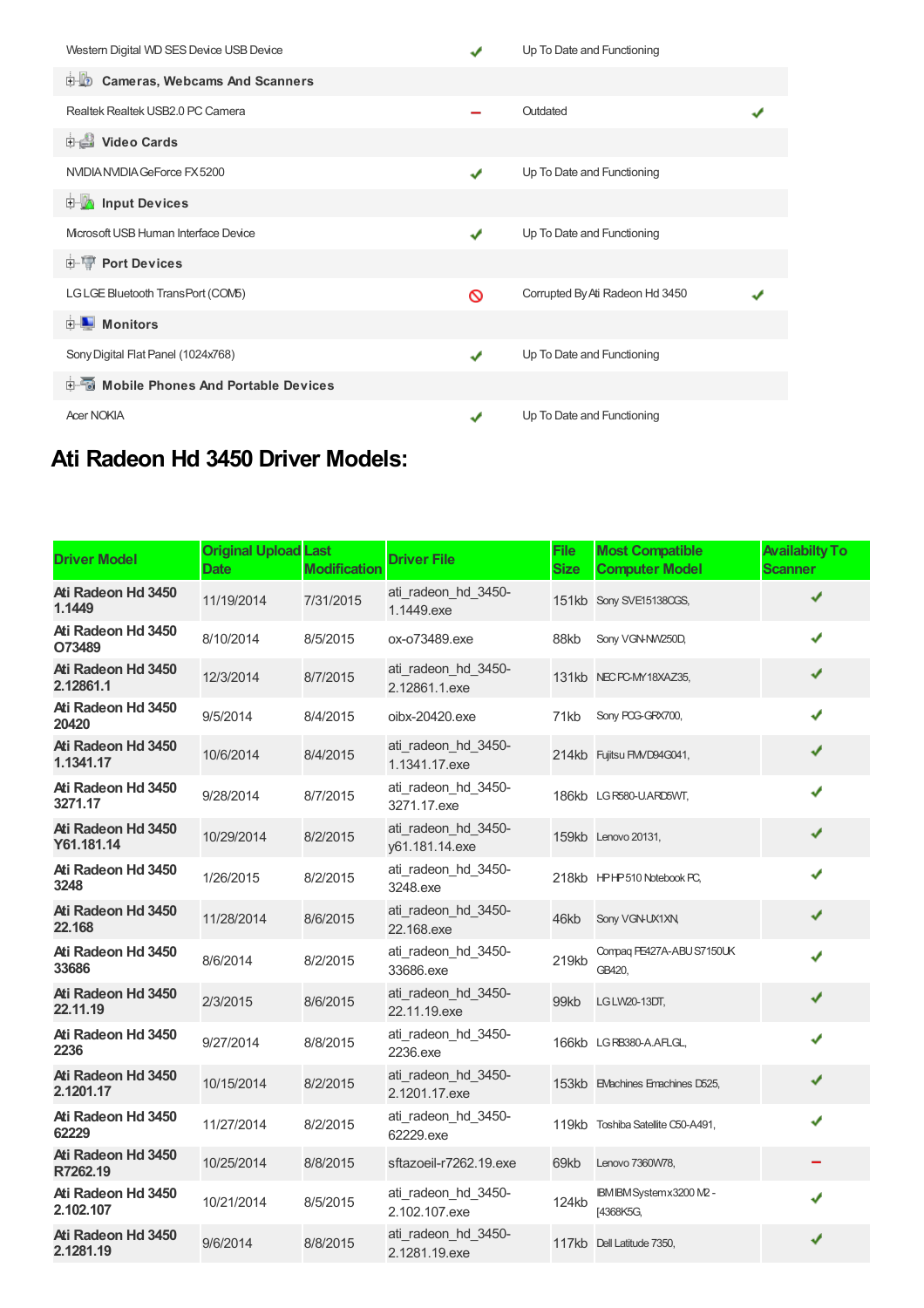| Ati Radeon Hd 3450<br>2.11.161.19 | 1/7/2015   | 8/7/2015  | dec-2.11.161.19.exe                    | 84kb  | Toshiba Dynabook EX/35LWH,             |   |  |
|-----------------------------------|------------|-----------|----------------------------------------|-------|----------------------------------------|---|--|
| Ati Radeon Hd 3450<br>3021.14     | 9/14/2014  | 8/7/2015  | ati radeon hd 3450-<br>3021.14.exe     |       | 122kb HP Pavilion dv2854ca,            | ✔ |  |
| Ati Radeon Hd 3450<br>1.12.193    | 12/11/2014 | 8/7/2015  | emvgef-1.12.193.exe                    |       | 119kb HPHPd230 MT,                     | J |  |
| Ati Radeon Hd 3450<br>J7292.12.1  | 1/5/2015   | 8/2/2015  | ati radeon hd 3450-<br>j7292.12.1.exe  | 97kb  | HPKY787AA-AKL p6172l,                  | ✔ |  |
| Ati Radeon Hd 3450<br>21.1827     | 9/21/2014  | 8/4/2015  | ati radeon hd 3450-<br>21.1827.exe     |       | 104kb Lenovo FL6AXXX.                  | J |  |
| Ati Radeon Hd 3450<br>Y43332      | 9/17/2014  | 8/8/2015  | ati radeon hd 3450-<br>v43332.exe      |       | 106kb Fujitsu FMVWJS2B77,              | ✔ |  |
| Ati Radeon Hd 3450<br>43049       | 8/23/2014  | 8/7/2015  | ati radeon hd 3450-<br>43049.exe       | 85kb  | Compag PJ385AA-ABU SR1180UK<br>GB431,  | ✔ |  |
| Ati Radeon Hd 3450<br>1.11.1369   | 8/13/2014  | 8/6/2015  | ati radeon hd 3450-<br>1.11.1369.exe   |       | 215kb Advent PQG9002,                  | ✔ |  |
| Ati Radeon Hd 3450<br>2081.13     | 8/13/2014  | 8/5/2015  | ati radeon hd 3450-<br>2081.13.exe     |       | 164kb Toshiba SATELLITE C855-19N,      | ✔ |  |
| Ati Radeon Hd 3450<br>80201.1     | 7/22/2014  | 8/6/2015  | ati radeon hd 3450-<br>80201.1.exe     | 62kb  | Sony VGN-UX490N,                       | ✔ |  |
| Ati Radeon Hd 3450<br>2.132.12.17 | 1/24/2015  | 8/7/2015  | ati radeon hd 3450-<br>2.132.12.17.exe |       | 192kb HPHP Pavilion 11 x2 Notebook PC, | ✔ |  |
| Ati Radeon Hd 3450<br>43767       | 8/25/2014  | 8/8/2015  | ati radeon hd 3450-<br>43767.exe       | 55kb  | NEC PC-LL750ES3KS,                     | ✔ |  |
| Ati Radeon Hd 3450<br>7372.13     | 9/10/2014  | 8/6/2015  | erlqs-7372.13.exe                      |       | 113kb Sony VGN-SZ2HP_B,                | ✔ |  |
| Ati Radeon Hd 3450<br>71.1242     | 7/26/2014  | 8/10/2015 | ati radeon hd 3450-<br>71.1242.exe     | 25kb  | Sony VGN-SZ77TN C,                     | ✔ |  |
| Ati Radeon Hd 3450<br>70728       | 10/20/2014 | 8/7/2015  | ati_radeon_hd_3450-<br>70728.exe       |       | 213kb Sony VPCF11HGX,                  | ✔ |  |
| Ati Radeon Hd 3450<br>V74071.1    | 10/11/2014 | 8/8/2015  | owilsfh-y74071.1.exe                   | 58kb  | Acer AX1430G,                          | ✔ |  |
| Ati Radeon Hd 3450<br>31.12.10    | 8/20/2014  | 8/2/2015  | ati radeon hd 3450-<br>31.12.10.exe    | 115kb | Packard Bell ISTART MC 9100 AIO<br>EU, |   |  |
| Ati Radeon Hd 3450<br>23961.1     | 11/5/2014  | 8/8/2015  | ati radeon hd 3450-<br>23961.1.exe     | 79kb  | NEC PC-VJ22MAUZHTTV,                   | J |  |

### **Typical Driver constellation for scanned computers:**

#### **Data derived from 1018 scans made on these 612 computers from 7/28/2014 to 7/31/2015:**

Sony VPCEH40EBW, HP 810-190jp, Sony VGN-NS31MT\_S, KOBIAN PI845GVM, Intel DQ965GF, Lenovo 2689PZG, Lenovo ThinkPad X61s, Sony VGN-CS325J, MIKROLOGProG33-CH, Lenovo 209022U, SonyVGN-TZ17TN\_N, SonyVGC-JS53FB\_P, SonyVPCF13JFX, SonyVGN-AW50DB\_H, Lenovo ThinkPad Edge E431, Lenovo 2689PHG, Sony VGN-AR51J, Lenovo 3000 J115 Desktop, Panasonic CF-H2ASAHEDE, Dell Vostro 1450, PCSMART PTI1010, Packard Bell ISTART 1379, ZEPTO Znote 6515WD, IBM2668WCG, Lenovo ThinkCentre Edge 71, HP DW167A-ABF a425.f, HP Pavilion dv8000, IBM8115KUT, Sony SVE1412ECXP, IBMRazo, Fujitsu LifeBook A6210, NEC PC-MY18AESETM81, NEC PC-GV286VZAU, EMachines EL1332, HP HP Pavilion zd7000A, SAMSUN R509, IBM System x3200 M3 -[7328EAG, IBM 2373X1E, SAMSUNSX60P,NECPC-VY20AED5MFA5,HPCQ2803EDm, SonyVGN-TZ250N, PanasonicCF-52AJCBDBM, SonySVL2412V1EB,HPNF566AA-ABU a6718.uk, LGE500-G.ABBTZ, WIPRO WNBOBM4901-0022, Toshiba DynaBook V7, NEC PC-GL20ES3L6, HP KZ771AA-UUZ a6522.ch, Leading Edge LECB7400, NEC PC-VN470GS6R,HPH8-1445, SonySVE14123CBP, Fujitsu FMVXDBJH2Z, Supermicro X9DRL-7F, SonyVGX-XL2A, SonyVGN-P45GK\_W,CompaqGS255AV-AB4 SR5211CF, Acer NC-V5-531-10076G50MASS, Gateway T-1620, HP HP ProBook 6460b, Toshiba Dynabook T552/47FR, Toshiba Dynabook REGZAPC D731/T7DRS, NEC PC-LS150HS1KSG, HPS5-1217, HPG5383sc, HPFK785AAR-ABAs3620f, Sony VPCCW2KGX, IBMThinkPad X31, HPKY787AA-AKL p6172l, Panasonic CF 52JE203NW,NECPC-VL750CS, Fujitsu FMVF56HDWY, Lenovo 20B70034SG, LGP1-J302E1, SonyVGN-NS160D, SonyVGN-FE51B\_H,HPHPCompaq dc7100 SFF, Sony VPCCW29FS, HP ProLiant DL360 G3, Toshiba Satellite X505, LG LS75-26SLCE1, Acer TM7520, Epson Endeavor AT205, Gateway FX6800-05, Lenovo 6072Y76, SonyVGC-JS71B\_S, System76 Leopard Extreme, Sony VPCF13QFX, Sony PCG-K215M, HP HP EliteBook 8560p, Fujitsu CELSIUS M730, HP RR496AA-ABU s7710.uk, Sony VPCEF22FX Compaq GN732AA-ABH SR5135NL, Lenovo ThinkCentre M78, Lenovo ThinkCentre M90, IBM8307L9U, HP Presario F500, Compal DL7x, Toshiba Satellite C50-A491, HP NQ852AA-ABH IQ830nl, LG Z20NQ.AS57B2E, Fujitsu FMV5NUBJH3, IBM2668WCG, Medion P6611, NEC PC-VR970MG, Toshiba SATELLITE C850-A819, Lenovo 20AVCTO1WW, IBMThinkPad R32, HP 800-050ea, HP FK484AAR-ABAm9400t, Dell Vostro 1550, Viglen VIG430P, Lenovo 7484WWY, LG LS75-26SLCE1, Viglen VIG430P, SonyVGNFW590GAB,HPA1412n-aba a1000, Lenovo 6463WSS,HPFL422AA-ABTa6613is,HPCQ2900EC,NECPC-VL580CD1K,HPHP Compaq Presario CQ61, LGLW75-P333, HP Compaq Presario Notebook PC, NEC PC-GL26ES9LE, Sony VGN-AW120D, LGRD560-C.ADB1F4, HP WK697AA-ABD p6329de, IBMIBMSystem x3200 M2 -[643217G, AnabelleB Argyle M410, NEC PC-VG32VVZMM, Packard Bell ISTART D3180, Sony PCG-GRT270, HP 23-c010, Sony VGN-P25G\_Q,DTKVistaPro 6250,HPKX568AA-UUWm9364.sc, Acer Aspire 5735Z, PanasonicCF-T5AC1DXS,HPGX606AA-UUWa6234.sc, SAMSUN 400B4A/400B5A/200B4A/200B5A, Packard Bell EasyNote\_MX66, Alienware Aurora m9700,NECNECPOWERMATEX8520, SonyVPCW217AG, LGLW70-QJMA,HP Presario R3200, Packard Bell Imedia I5800, HP RR521AA-UUWs7720.sc, Toshiba Satellite P20, Panasonic CF-C1BEAADR, HP PS373AA-B14 t861.be, MSI IR-7529, HP HP PAVILION DV6000, Lenovo 6463WSS, Gigabyte EP43C-DS3, Dell Inspiron 530, Lenovo ThinkPad T430, Gigabyte M1022, Packard Bell EasyNote\_MX37-U-005, Notebook MIV2300, Acer Extensa 7230, MSI PR420, NEC NEC POWERMATE X8550, ICP / IEi KINO-690AV2, HP FL447AA-ACB a6641ru, IBM6221NPG, Lenovo 3000 J110 Desktop, Lenovo ThinkPad Edge 11, HP Presario R4100, HP Pavilion ze5300, Clevo W870CU, Lenovo ThinkStation E20, Lenovo 7661ZRG, MCJ Z37S, Packard Bell TS44HR, Sony VGN-TX73B\_B, IBM622133U, Sony VGN-NS21ER\_S, Acer NC-E1-531-B9604G, LG S1-QP01HS, Packard Bell IMEDIAD5089 BE, HPHP compaq nx4820, Toshiba SATELLITEC850D-131, SonyVGN-FS38LP, BenQJoybook T31, Toshiba DynabookQosmio T851/D8EB, Apple IMac5,1, WIPROWIV37455-1090, Sony VGN-FW17\_B, WIPROWSG59355W7S-0014, Toshiba SATELLITEC850-1NN, SonyPCV-RZ502P,HPFL379AA-UUZm9480ch, Toshiba DynabookQosmio D711/T3EB, LGC400-G.BC25P1, HP 810-150se, Sony VGC-RM75UD, Fujitsu ESPRIMO E7935, HP NY545AAR-ABA p6210y, Lenovo ThinkCentre M57p, Gateway DX4710-UB801A, Toshiba SATELLITEC855-1X3, Fujitsu AMILOLi 2727, IBM8194D1G, IBM2888WRS, SonyVGN-BZ13XN, ASUS1001PQ, IBM818361U,HPPN133AA-ABUt770.uk, Acer